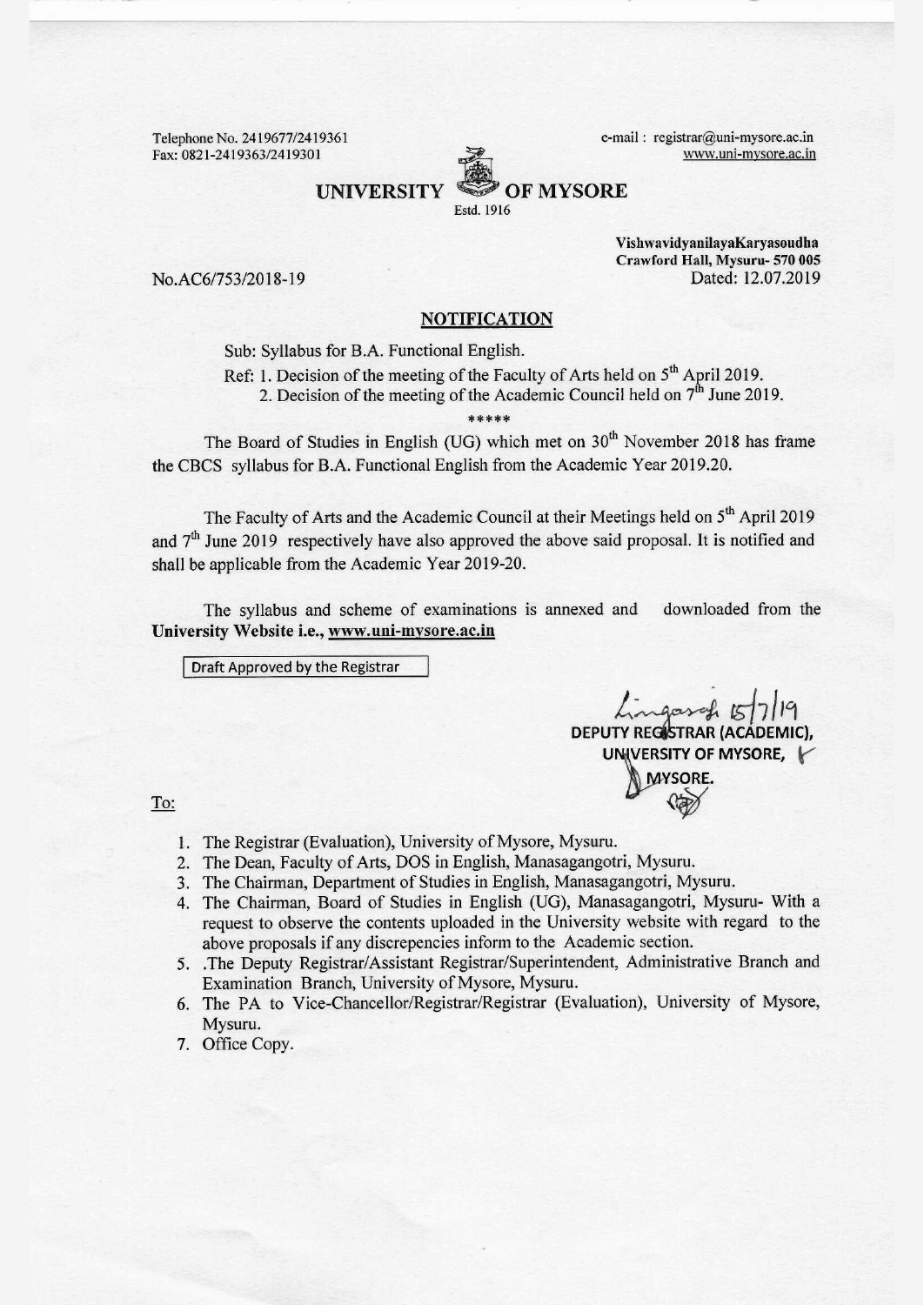# University of Mysore **Syllabus for B.A Functional English CBCS 2018-19**

|                         |                           | <b>Title of the Paper</b> |             |                |
|-------------------------|---------------------------|---------------------------|-------------|----------------|
| <b>Semester</b>         | <b>Course</b>             |                           | $L-T-P$     | <b>Credits</b> |
| $\mathbf I$             | DSC-A                     | Phonetics and             | $5 - 1 - 0$ | 6              |
|                         |                           | Grammar- I                |             |                |
| $\mathbf{I}$            | DSC-B                     | Phonetics and             | $5 - 1 - 0$ | 6              |
|                         |                           | Grammar-II                |             |                |
| III                     | $DSC-C$                   | Conversational            | $5 - 1 - 0$ | 6              |
|                         |                           | <b>Skills</b>             |             |                |
| IV                      | DSC-D                     | Writing                   | $5 - 1 - 0$ | 6              |
|                         |                           | <b>Skills</b>             |             |                |
| $\overline{\mathsf{V}}$ | DSE-A                     | i) Radio and              | $5 - 1 - 0$ | 6              |
|                         |                           | Television                |             |                |
|                         |                           | <b>OR</b>                 |             |                |
|                         |                           | ii)Internet and Social    |             |                |
|                         |                           | Media                     |             |                |
| VI                      | $\overline{\text{DSE-B}}$ | i) Dissertation/Project   | $2 - 2 - 2$ | 6              |
|                         |                           | on Entertainment          |             |                |
|                         |                           | Programmes in Mass        |             |                |
|                         |                           | Media                     |             |                |
|                         |                           | <b>OR</b>                 |             |                |
|                         |                           | ii)Dissertation/Project   |             |                |
|                         |                           | on Educational            |             |                |
|                         |                           | Programmes in Mass        |             |                |
|                         |                           | Media                     |             |                |

**Note:** Work file needs to be maintained by the students for class and home assignments. During the Tutorial hour, reading, writing, listening and speaking exercises to be carried out.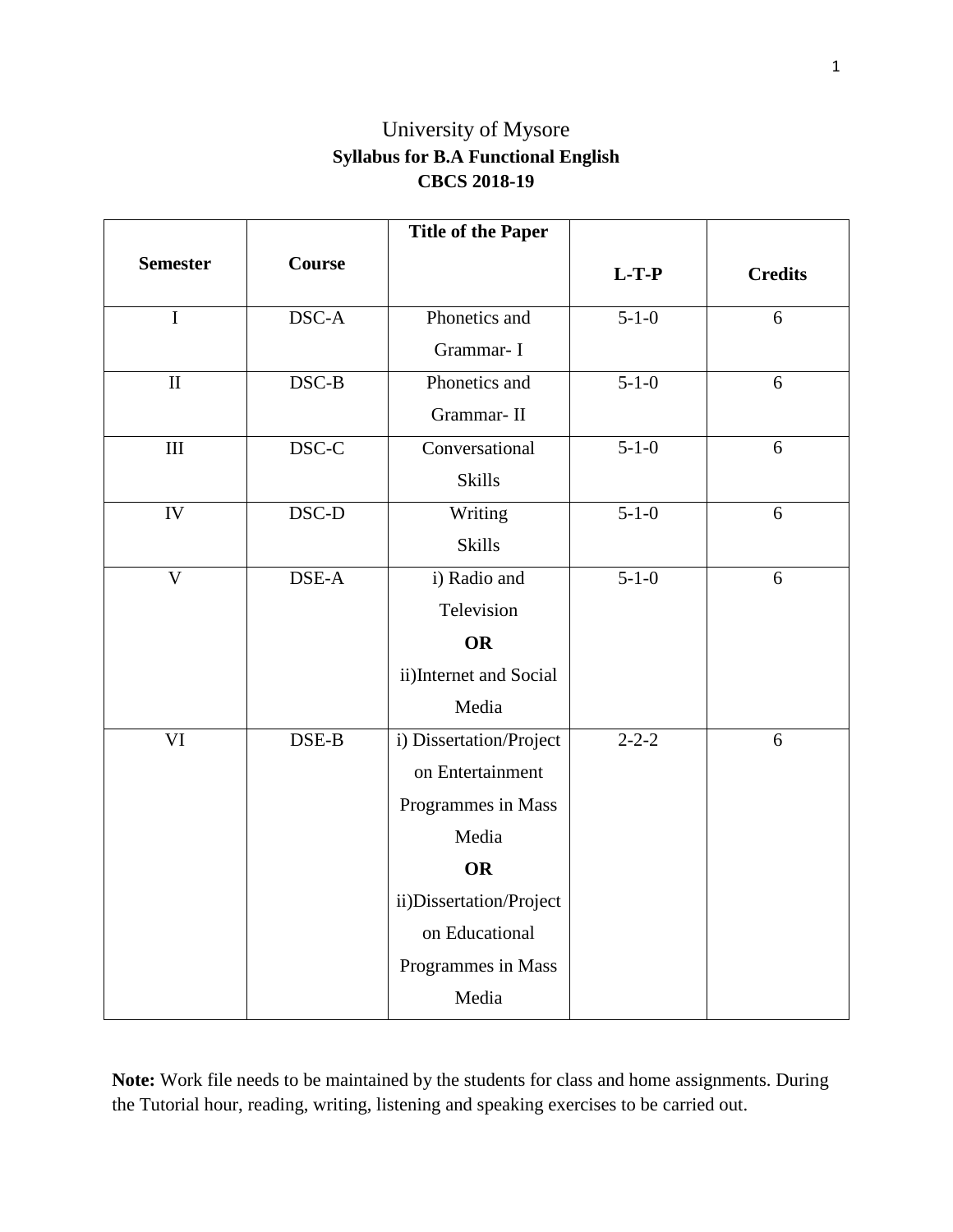# University of Mysore **Syllabus for B.A Functional English CBCS 2018-19**

#### **Semester I**

#### **Paper I - Phonetics and Grammar - I: 6 Credits**

#### **Unit I**

Introduction to Linguistics and Phonetics Air-stream Mechanism, Organs of Speech Mechanism

#### **Unit II**

Classification and description of speech sounds in English a. Vowels and Diphthongs b. Consonants Elementary Phonetic Symbols in Transcription

#### **Unit III**

Verbs: linking verbs, auxiliaries, transitive ad intransitive verbs, negative verbs and infinitives

#### **Unit IV**

Tenses, concord, adverbs, confusion of adjectives and adverbs, Degrees of Comparison

| $C1$ - Assignment/test     | 10 marks |
|----------------------------|----------|
| C <sub>2</sub> - Viva-voce | 10 marks |
| <b>C3</b> - Examination    | 80 marks |

#### **Pattern of Marks Distribution for C3:**

Unit I: 20 Marks

Unit II: 20 Marks

Unit III: 20 Marks

Unit IV: 20 Marcs

**Total: 80 Marks**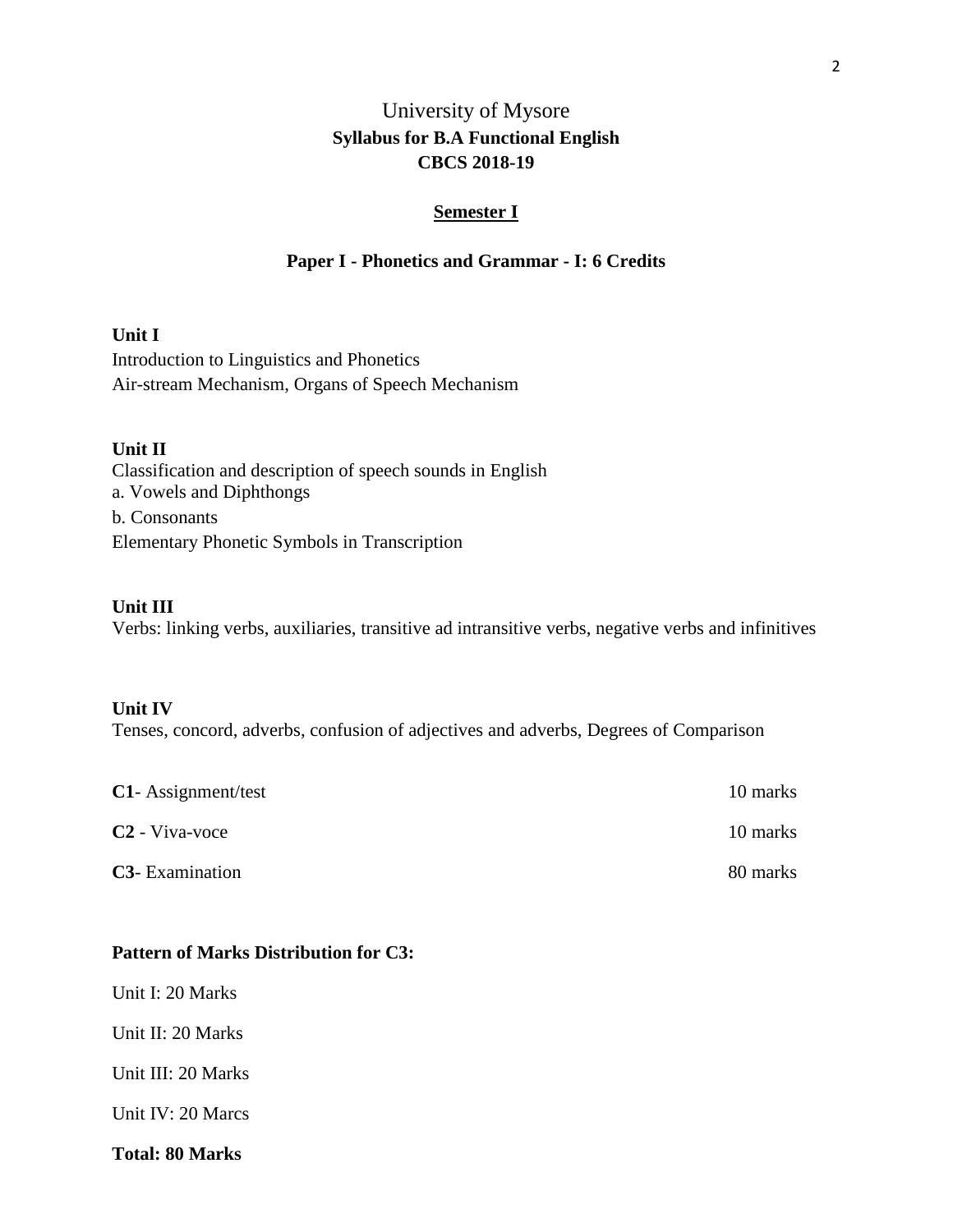### **Semester II**

# **Paper II - Phonetics and Grammar - II: 6 Credits**

### **Unit I**

International Phonetic Alphabet (IPA); Phonology; Received Pronunciation (RP); General Indian English (GIE)

# **Unit II**

Syllable and Syllable Structure; Word Accent; Accent and Rhythm in Connected Speech; Intonation; Assimilation and Elision

### **Unit III**

Voice; Direct and Indirect speech; Sentence Connectors

### **Unit IV**

Arrangement of Jumbled Sentences (Word Order); Guided Paragraph Writing; Comprehension

| <b>C1</b> - Assignment/Test | 10 marks |
|-----------------------------|----------|
| C <sub>2</sub> - Viva-voce  | 10 marks |
| <b>C3</b> - Examination     | 80 marks |

### **Pattern of Marks Distribution for C3:**

Unit I: 20 Marks

Unit II: 20 Marks

Unit III: 20 Marks

Unit IV: 20 Marcs

**Total: 80 Marks**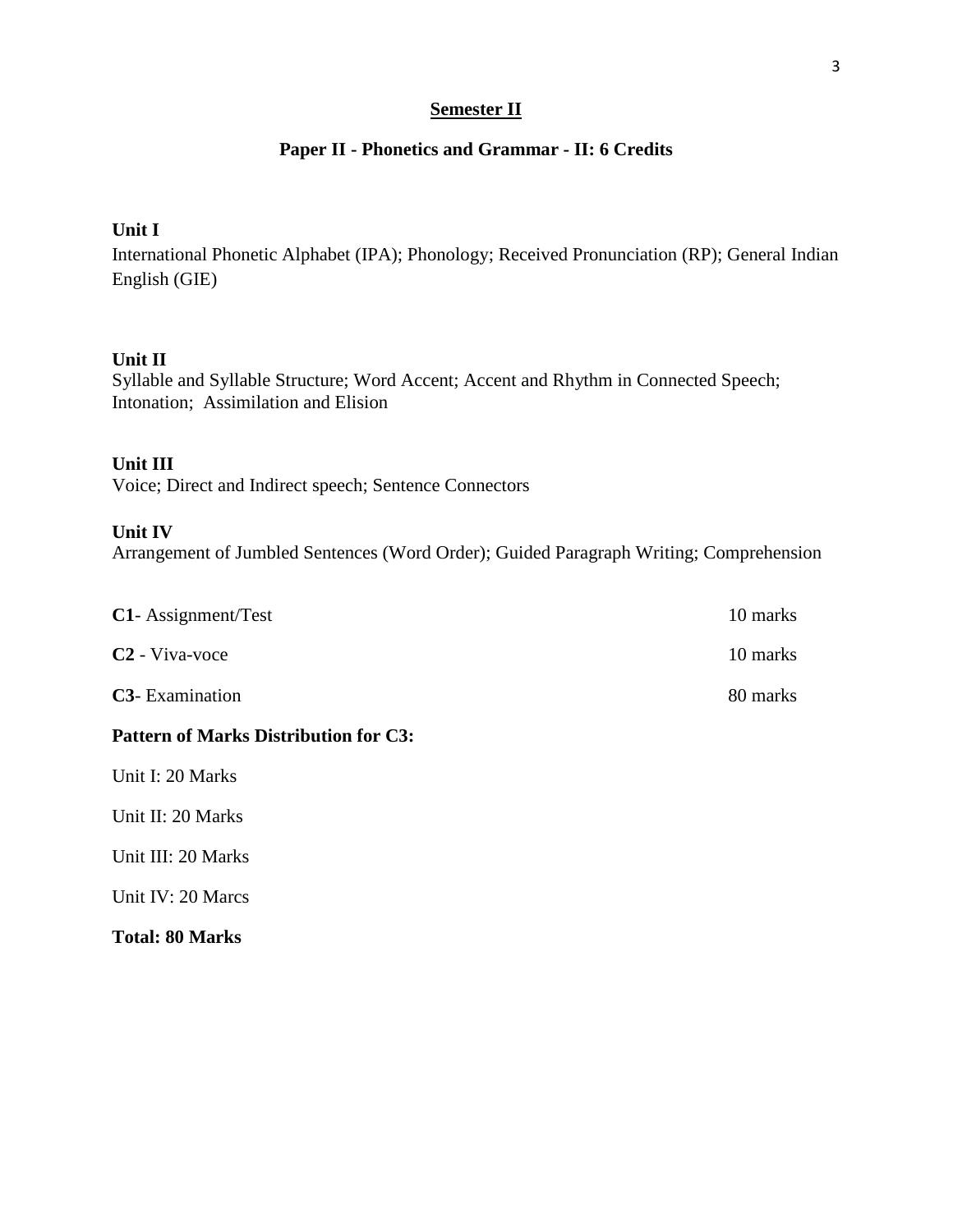### **Semester III**

# **Paper III- Conversational Skills: 6 Credits**

## **Unit I**

## Developing Conversational Skills

- a) Conversation in formal and informal situations Greetings and Introduction, welcoming and bidding farewell
- b) Making enquiries, requests and seeking permission
- c) Congratulating people and responding to congratulations, expressing sympathy, condolences and regrets
- d) Participating in conversations at the office, railway station, airport, bank, post office, hospital etc.

### **Unit II**

Language and Literary Skills

- a) Figures of speech: simile, metaphor, euphemism, personification, hyperbole, alliteration
- b) Idioms and phrases
- c) One-word substitutes
- d) Homophones (words often confused)

### **Unit III**

- a) Appearing for Interviews
- b) Participating in Group Discussions
- c) Public Address (short speeches)

### **Unit IV**

- a) Nature and Scope of Presentations
- b) Power-point classroom presentation pros and cons
- c) Video Conferencing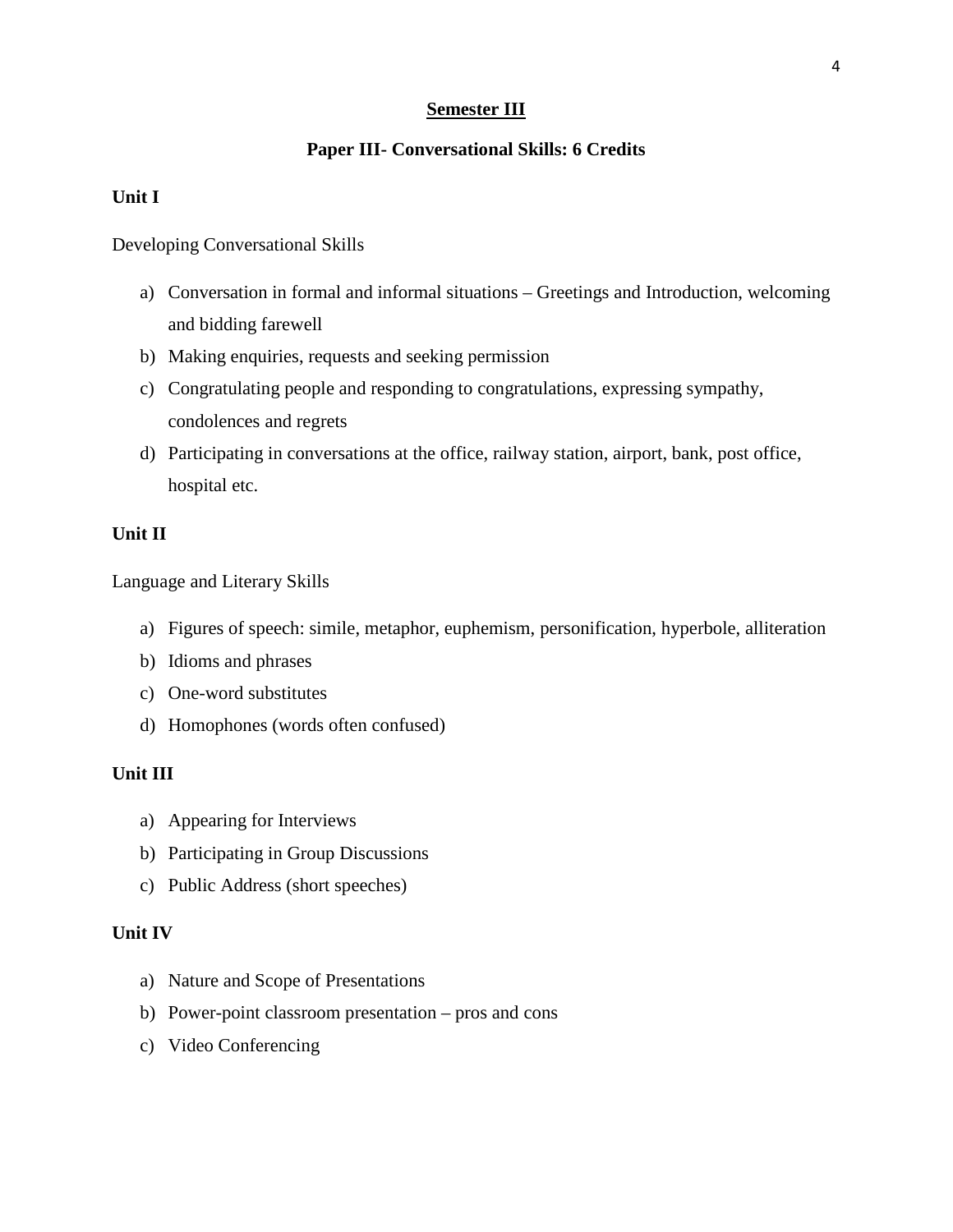| <b>C1</b> - Assignment/Test                  | 10 marks |
|----------------------------------------------|----------|
| C <sub>2</sub> - Viva-voce                   | 10 marks |
| <b>C3</b> - Examination                      | 80 marks |
| <b>Pattern of Marks Distribution for C3:</b> |          |
| Unit I: $4x5 = 20$ Marks                     |          |
| Unit II: $4x5 = 20$ Marks                    |          |
| Unit III: $2x10 = 20$ Marks                  |          |
| Unit IV: $2x10 = 20$ Marcs                   |          |

#### **Total: 80 Marks**

#### **Semester IV**

# **Paper IV- Writing Skills: 6 Credits**

### **Unit I**

- a) Letter Writing Personal / Official / Public Grievance / Job application letters
- b) Writing Meeting Notices, Agendas, Reports of Meetings and Minutes of Meetings

# **Unit II**

- a) Descriptive Writing: describing a person / Place / event
- b) Story Writing using the given outline
- c) Précis writing

### **Unit III**

Script Writing:

- a) Announcements
- b) Advertisements
- c) Newsbreaks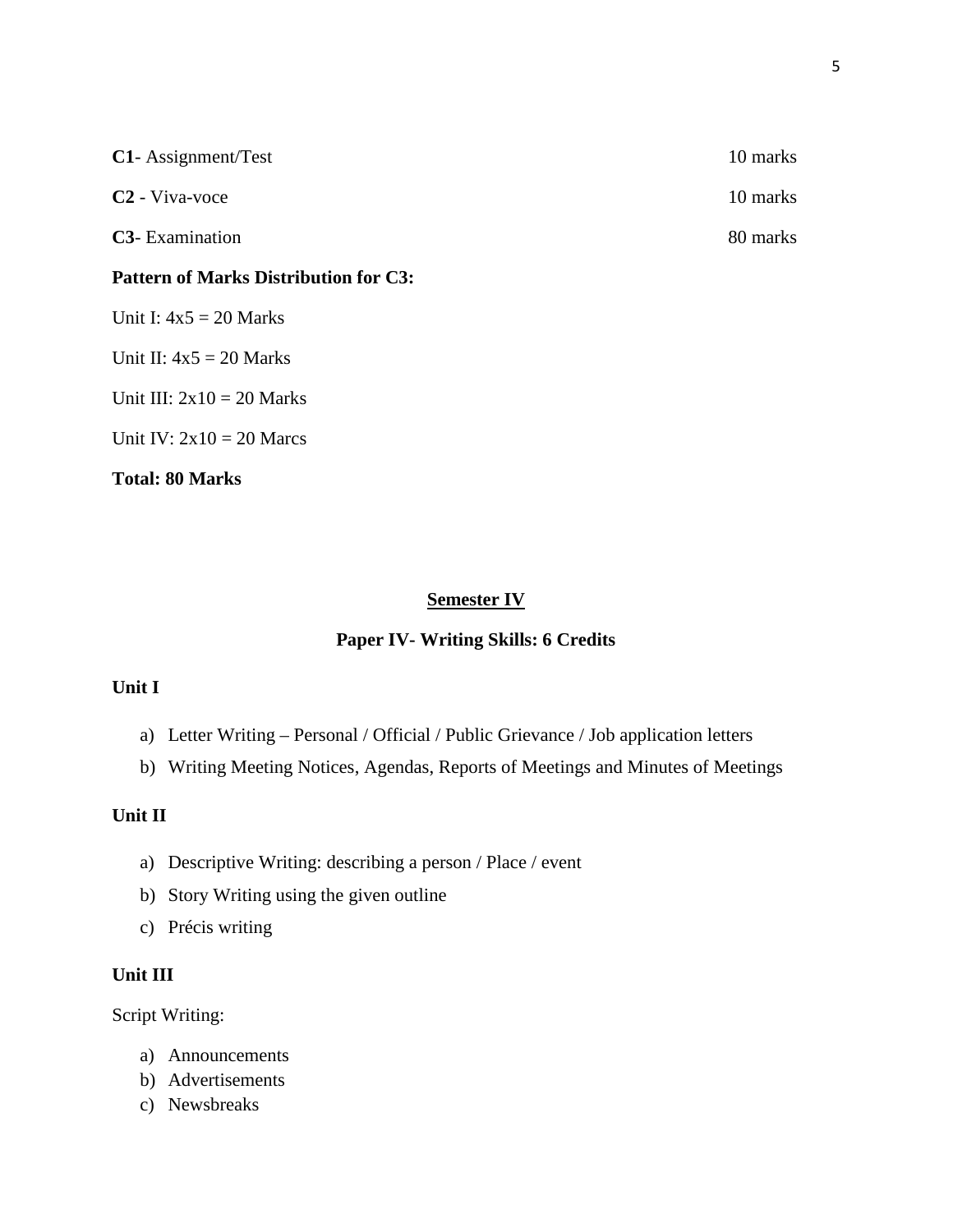### **Unit IV**

- a) Report Writing Annual Reports / Feasibility Reports
- b) Book reviews
- c) Film Reviews

| <b>Pattern of Marks Distribution for C3:</b> |          |
|----------------------------------------------|----------|
| <b>C3</b> -Examination                       | 80 marks |
| C <sub>2</sub> - Viva-voce                   | 10 marks |
| <b>C1</b> -Assignment/Test                   | 10 marks |

- Unit I:  $2x5 + 2x5 = 20$  Marks
- Unit II:  $2x10 = 20$  Marks
- Unit III:  $2x10 = 20$  Marks
- Unit IV:  $2x10 = 20$  Marcs

#### **Total: 80 Marks**

# **Semester V**

### **Paper V (i) – Radio and Television: 6 Credits**

#### **Unit I**

- a) Characteristics of Mass Communication:
- b) Functions and Effects of Mass Media, Future of Mass Media

#### **Unit II**

- a) Fundamentals of Broadcasting
- b) Definition, Nature and Scope of Broadcasting
- c) Radio as a means of communication in India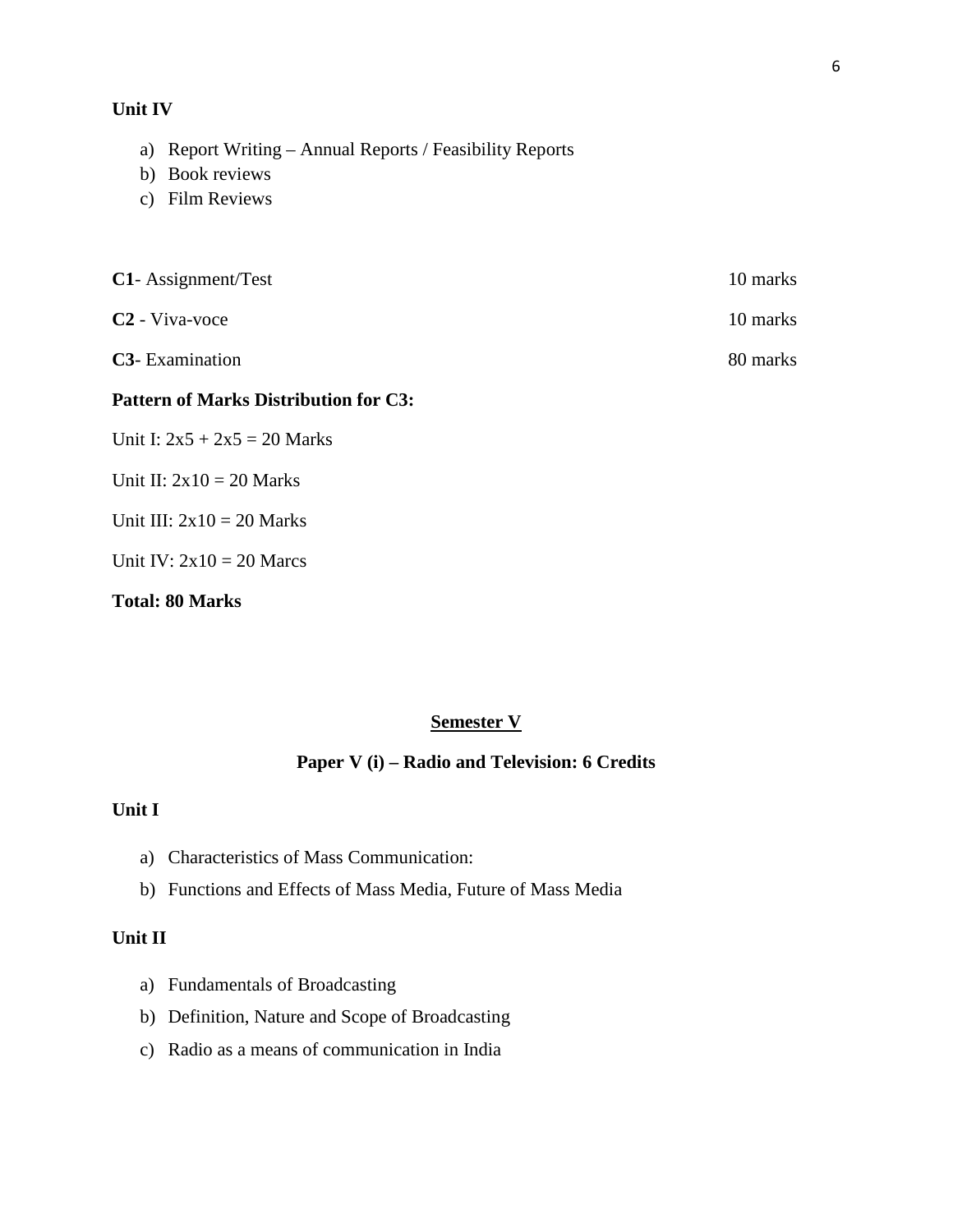### **Unit III**

- a) TV as a medium of communication
- b) Objectives of TV in India
- c) TV Network: Commercial and Government-owned stations

#### **Unit IV**

- 1) Advertising on Radio and TV pros and cons
- 2) Radio versus TV
- 3) Future of Radio and Television in India

| <b>Pattern of Marks Distribution for C3:</b> |          |
|----------------------------------------------|----------|
| <b>C3</b> - Examination                      | 80 marks |
| C <sub>2</sub> - Viva-voce                   | 10 marks |
| <b>C1</b> - Assignment/Test                  | 10 marks |

- Unit I:  $2x10 = 20$  Marks
- Unit II:  $2x10 = 20$  Marks
- Unit III:  $2x10 = 20$  Marks
- Unit IV:  $2x10 = 20$  Marcs

### **Total: 80 Marks**

OR

## **Paper V (ii) – Internet and Social Media: 6 Credits**

### **Unit I**

- a) Emergence and Nature of the Internet
- b) Scope and challenges of the Internet
- c) Internet in the Educational Sector

#### **Unit II**

a) E-mails and Websites